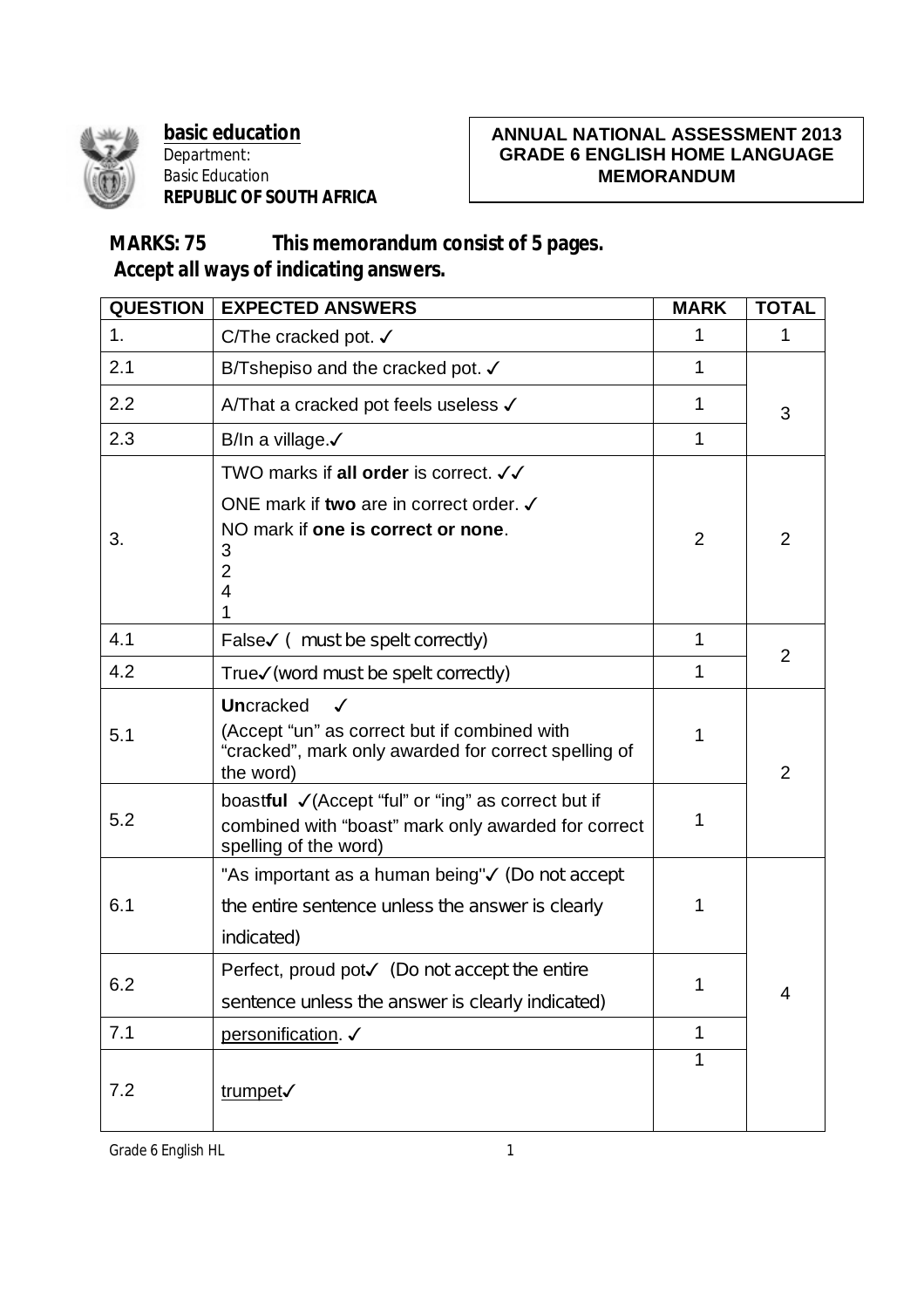| <b>QUESTION</b> | <b>EXPECTED ANSWERS</b>                                                                                                                                                                                                                                              | <b>MARK</b>    | <b>TOTAL</b>   |
|-----------------|----------------------------------------------------------------------------------------------------------------------------------------------------------------------------------------------------------------------------------------------------------------------|----------------|----------------|
| 8.              | Summary-<br>One sentence must include the characters, one the<br>plot and one the outcome. Mark only the first four<br>sentences.<br>Accept any three answers that have a similar<br>meaning to the following:<br>Information about the water √/Tshepiso and his two | 3              | 3              |
|                 | pots √/ Perfect pot being boastful √/ The cracked                                                                                                                                                                                                                    |                |                |
|                 | pot feeling useless √/ Cracked pot realising his                                                                                                                                                                                                                     |                |                |
|                 | worth. $\checkmark$                                                                                                                                                                                                                                                  |                |                |
|                 | E.g. If the cracked pot did not leak water, then                                                                                                                                                                                                                     |                |                |
|                 | the pumpkins would not have grown√/Tshepiso                                                                                                                                                                                                                          |                |                |
| 9.              | would not have been able to feed his family√/ The<br>cracked pot would have felt inferior.<br>(Accept any correct completion of the sentence,<br>ignore spelling and language errors if the sentence<br>has meaning.)                                                | 1              | 1              |
|                 | There is good in everyone√/ we all have unique                                                                                                                                                                                                                       |                |                |
| 10.             | flaws/weaknesses. √                                                                                                                                                                                                                                                  | 1              | 1              |
|                 | Accept a similar answer and ignore the spelling.<br>Tackies/shoes/takkies (Do not accept brand names                                                                                                                                                                 |                |                |
| 11.             | as an answer e.g. Nike) √                                                                                                                                                                                                                                            | 1              | 1              |
| 12.             | Accept yes or no, ONLY if there is a suitable answer<br>to substantiate it.<br>e.g.<br>If yes: they are fashionable/comfortable/stylish<br>/colourful /soft √√ etc.<br>If no: I don't like tackies √√etc                                                             | 2              | $\overline{2}$ |
| 13.             | A/Teenagers with style $\checkmark$                                                                                                                                                                                                                                  | $\mathbf{1}$   | $\mathbf{1}$   |
| 14.1            | A free/another pair√                                                                                                                                                                                                                                                 | 1              |                |
| 14.2            | Alliteration. V V (Two marks for correct spelling. One<br>mark for the correct term but incorrectly spelt)                                                                                                                                                           | $\overline{2}$ | 3              |
| $15.1 - 15.3$   | Terrific, comfortable, tough, fashionable, soft,<br>colourful, one, this √√√ (accept any three correctly<br>spelt)                                                                                                                                                   | 3              | 3              |
| 16.             | Sipho said, "I love my tackies."                                                                                                                                                                                                                                     |                |                |
|                 | Remove the word that. √                                                                                                                                                                                                                                              | 1<br>1         | 3              |
|                 | Change his to my $\checkmark$                                                                                                                                                                                                                                        |                |                |

Grade 6 English HL 2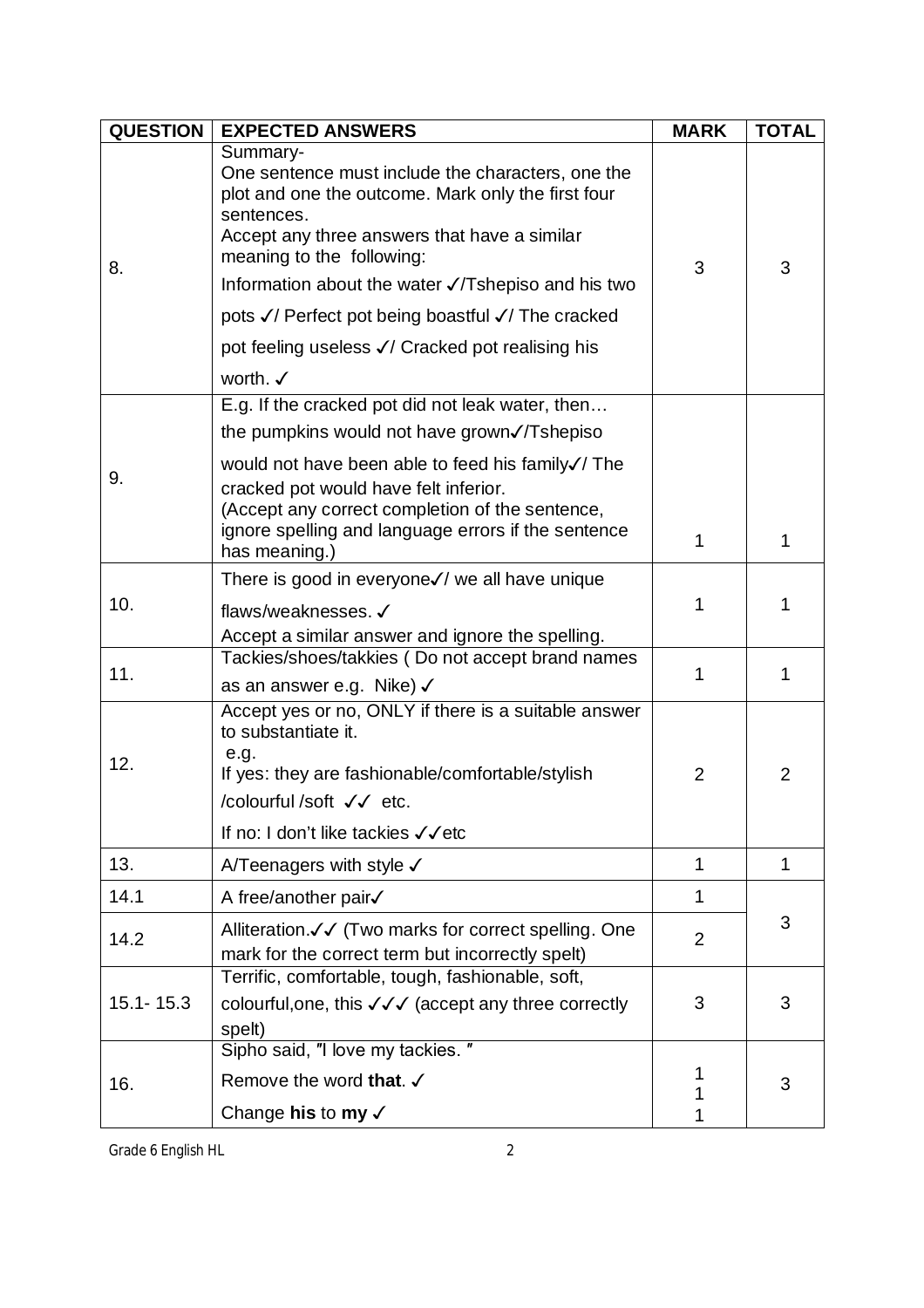|      | Change <b>loved</b> to <b>love</b> √                                                                                                                                                                                                                                                               |                            |   |
|------|----------------------------------------------------------------------------------------------------------------------------------------------------------------------------------------------------------------------------------------------------------------------------------------------------|----------------------------|---|
|      |                                                                                                                                                                                                                                                                                                    | <b>TOTAL SECTION A: 32</b> |   |
| 17.  | The South African flag should be respected as<br>follows: it should never touch the floor, be draped<br>over any objects or used to cover statues.<br>Strictly mark only the following:<br>The $\checkmark$ – capital letter<br>Neva – never $\checkmark$<br>Add the comma between floor, √and be. | 1<br>1                     | 3 |
|      | (No negative marking)                                                                                                                                                                                                                                                                              |                            |   |
| 18.1 | love - abstract / abstract noun√ (Ignore spelling)                                                                                                                                                                                                                                                 | 1                          |   |
| 18.2 | South Africa – proper/ proper noun√(Ignore spelling)                                                                                                                                                                                                                                               | 1                          | 3 |
| 18.3 | flag – common/ common noun $\checkmark$ (Ignore spelling)                                                                                                                                                                                                                                          | 1                          |   |
| 19.1 | admire√                                                                                                                                                                                                                                                                                            | 1                          |   |
| 19.2 | <u>is√</u>                                                                                                                                                                                                                                                                                         | 1                          | 4 |
| 20.  | to√ be√ / is√ being√ / is√ to√                                                                                                                                                                                                                                                                     | $\overline{2}$             |   |
| 21.1 | over/on/across√                                                                                                                                                                                                                                                                                    | 1                          |   |
| 21.2 | on/over/across√                                                                                                                                                                                                                                                                                    | 1                          | 2 |
| 22.1 | The flag may not be used as underwear<br>and/because/as/but√ it must be flown in the correct<br>way. (Order of words/sentences may differ as long<br>as a conjunction is used to join them)                                                                                                        | 1                          |   |
| 22.2 | There may be no writing on the flag but/however<br>√it/writing can be underneath. OR Although there<br>may be no writing on the flag, it /the writing can be<br>underneath. (Order of words/sentences may differ<br>as long as a conjunction is used to join them)                                 | 1                          | 3 |
| 22.3 | The flag should be respected<br><b>because/as/since/for√</b> it is a symbol of our country.<br>(Order of words/sentences may differ as long as a<br>conjunction is used to join them)                                                                                                              | 1                          |   |
| 23.1 | Our/our√                                                                                                                                                                                                                                                                                           | 1                          |   |
| 23.2 | its√ (Do not accept if apostrophe is used i.e. it's)                                                                                                                                                                                                                                               | 1                          | 3 |
| 23.3 | These/these√                                                                                                                                                                                                                                                                                       | 1                          |   |
| 24.1 | understand                                                                                                                                                                                                                                                                                         | 1                          |   |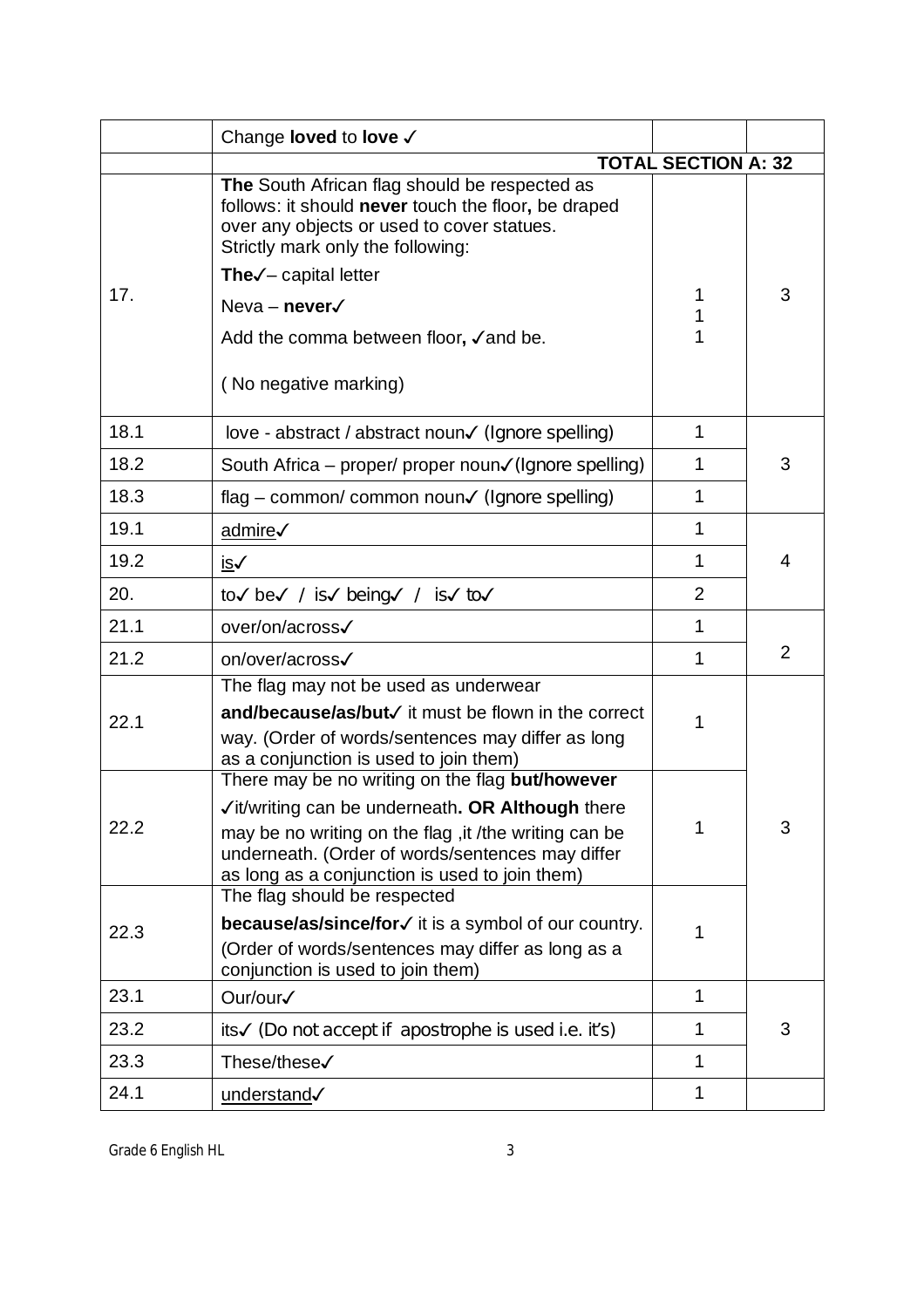| 24.2                       | <u>respect</u> √                                              |                  | $\overline{2}$ |
|----------------------------|---------------------------------------------------------------|------------------|----------------|
|                            | Sentence 1: Following the rules is important. √               |                  |                |
| 25.                        | Sentence 2: It is a sign of respect. $\checkmark$ (Accept any |                  | $\overline{2}$ |
|                            | two simple sentences, ignore punctuation)                     |                  |                |
| 26.1                       | Present/ present tense√ (Ignore spelling)                     |                  | 3              |
| 26.2                       | Future/ future tense √ (Ignore spelling)                      |                  |                |
| 26.3                       | Past /past tense√ (Ignore spelling)                           |                  |                |
| 27.1                       | question√ (Ignore spelling)                                   |                  |                |
| 27.2                       | command√ (Ignore spelling)                                    |                  | 3              |
| 27.3                       | statement√ (Ignore spelling)                                  |                  |                |
| <b>TOTAL SECTION B: 28</b> |                                                               |                  |                |
| 28.                        | Diary entry (see memo)                                        | 15               | 15             |
| <b>TOTAL SECTION C: 15</b> |                                                               |                  |                |
|                            |                                                               | CRAND TOTAL . 75 |                |

 **GRAND TOTAL: 75**